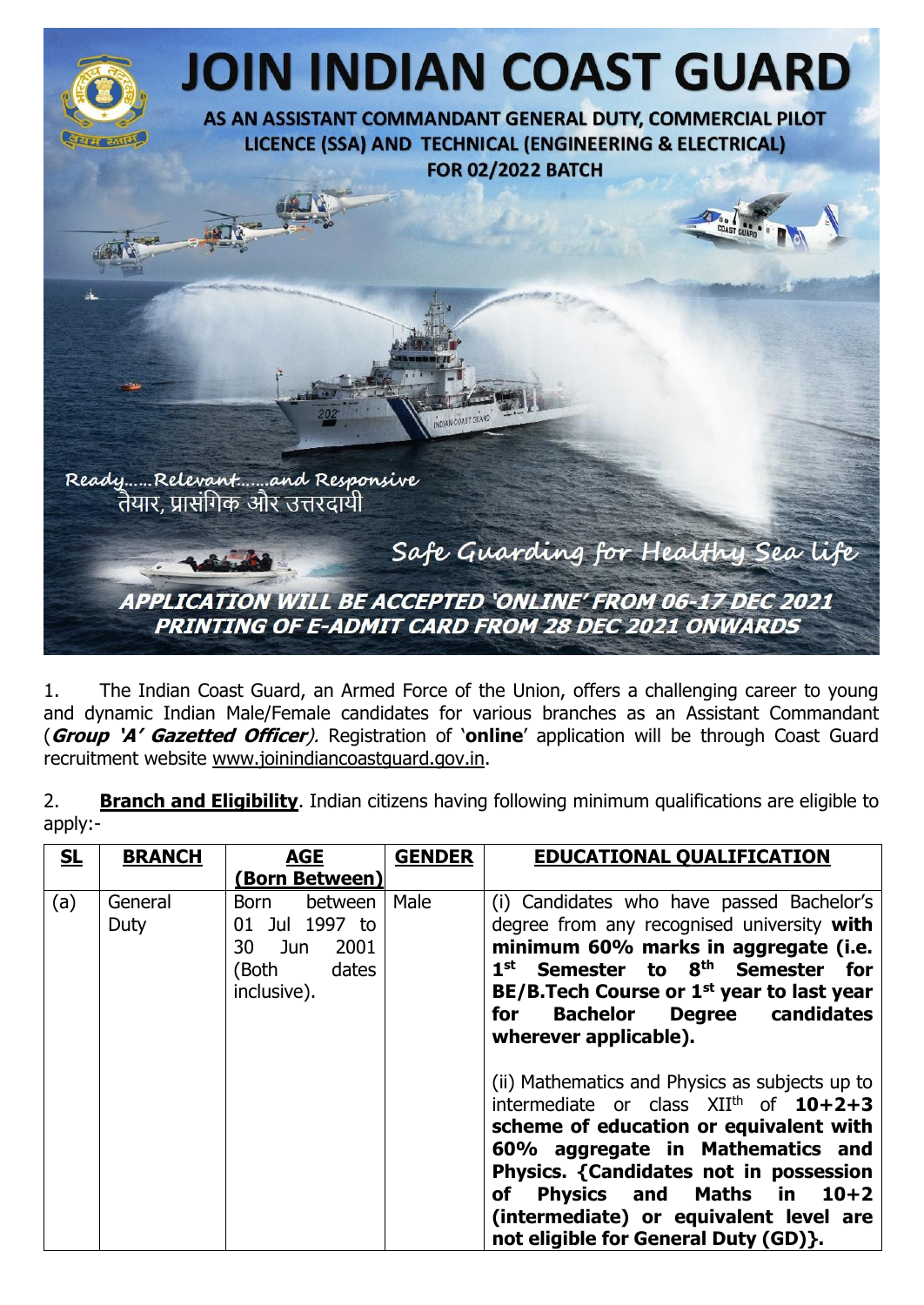| (b) | Commercial<br>Pilot<br>Entry<br>(CPL-SSA)                                                                          | Born<br>between<br>01 Jul 1997 to<br>30<br>Jun<br>2003<br>(Both<br>dates<br>inclusive). | Male/<br>Female | Candidates holding current / valid Commercial<br>Pilot Licence (CPL) issued/ validated by<br>Director General of Civil Aviation (DGCA).<br>Minimum educational qualification - XII <sup>th</sup> pass<br>(Physics and Mathematics) with<br>60%<br>marks in aggregate.                                                                                                                                                                                                                                                                                                                                                                                                                                                                                                                                                                                                                                                                                                                                        |  |  |  |
|-----|--------------------------------------------------------------------------------------------------------------------|-----------------------------------------------------------------------------------------|-----------------|--------------------------------------------------------------------------------------------------------------------------------------------------------------------------------------------------------------------------------------------------------------------------------------------------------------------------------------------------------------------------------------------------------------------------------------------------------------------------------------------------------------------------------------------------------------------------------------------------------------------------------------------------------------------------------------------------------------------------------------------------------------------------------------------------------------------------------------------------------------------------------------------------------------------------------------------------------------------------------------------------------------|--|--|--|
| (c) | <b>Technical</b><br>(Engineering<br>& Electrical)                                                                  | Born between<br>01 Jul 1997 to<br>30 Jun 2001<br>(Both dates<br>inclusive).             | Male            | (i) Engineering degree with 60% marks in<br>aggregate or Should have passed Sections A<br>and B examination from the Institution of<br>Engineers (India) in any of the discipline<br>listed below:-<br>(aa) <b>Engineering Branch</b> . Naval<br>architecture or Mechanical or Marine<br>or Automotive or Mechatronics or<br>Industrial<br>Production<br>and<br>or<br>Metallurgy or Design or Aeronautical<br>or Aerospace.<br>(ab) <b>Electrical Branch</b> . Electrical or<br>Electronics or Telecommunication or<br>Instrumentation or Instrumentation<br>Control or Electronics and<br>and<br>Communication or Power Engg. Or<br>Power Electronics.<br>* All the above streams of Engg. Must<br>be recognized by All India Council of<br><b>Technical Education (AICTE).</b><br>(ii) Atleast 60% marks in aggregate in<br>Physics and Maths in 12th class.<br>or<br>Three year diploma course with an<br>aggregate of 60%.<br>* Short Service Appointment (SSA) – Short Service Appointment as Assistant |  |  |  |
|     | Commandant is for a period of 08 years which may be extended to 10 years and further<br>extendable up to 14 years. |                                                                                         |                 |                                                                                                                                                                                                                                                                                                                                                                                                                                                                                                                                                                                                                                                                                                                                                                                                                                                                                                                                                                                                              |  |  |  |

**Note**. (i) Upper age relaxation of 5 years for SC/ST and 3 years for OBC (non-creamy layer) candidates as per Govt. of India rules in vogue.

(ii) Maximum 5% relaxation in aggregate in the degree certificate for SC/ST candidates. No relaxation is applicable for  $12<sup>th</sup>$  class marks.

(iii) Income certificate for EWS (Economically Weaker Sections) as per Government of India format (no other format will be entertained).

(iv) Indian Coast Guard reserves the right to fix the cut off percentage for issue of PSB call up letters.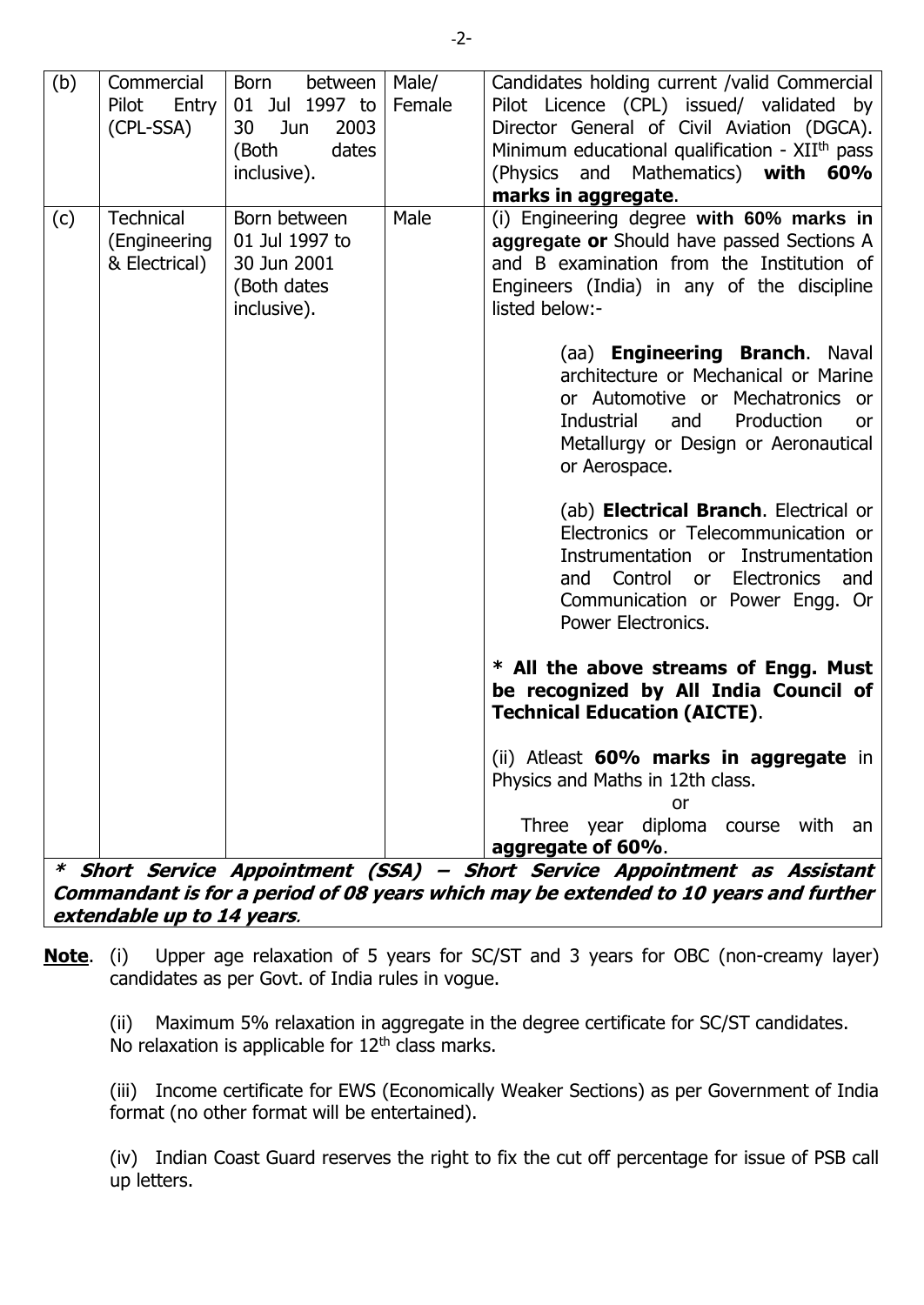3. **Vacancy**. The total category wise posts for **Assistant Commandant - 02/2022 batch** are as mentioned below:-

| <u>Sl.</u><br><u>Cadre</u> |                               | <b>Vacancies</b> | <u>Category</u> |           |            |            |      | <b>Total</b> |
|----------------------------|-------------------------------|------------------|-----------------|-----------|------------|------------|------|--------------|
|                            |                               |                  | <u>sc</u>       | <u>ST</u> | <b>OBC</b> | <b>EWS</b> | $UR$ |              |
|                            | GD                            | 30               | 05              | 16        | 06         | 01         |      | 40           |
| (ii)                       | CPL (SSA)                     | 10               |                 |           |            |            |      |              |
| (iii)                      | Technical (Engineering)       | 06               | 02              | $-$       | 04         | --         | 04   | 10           |
|                            | <b>Technical (Electrical)</b> | 04               |                 |           |            |            |      |              |

### 4. **Additional Eligibility Criteria**.

(a) While short listing applications for call-up, priority will be given to candidates with higher percentage of marks in the degree.

#### (b) **Only candidates cleared their final year/ final semester exams and completed their degrees are to apply**.

(c) Candidates withdrawn on disciplinary grounds from any other service training academy are not eligible to appear.

(d) Candidates should not have been arrested, convicted or prosecuted on criminal charges.

(e) Free boarding & Lodging facility for the duration of FSB will be provided. To & Fro rail fares (AC III Tier / Chair car) or actual bus fare to the candidates appearing in FSB (Stage-II) will be reimbursed as per GOI policy.

### 5. **How to Apply.**

(a) Applications will be accepted only **'Online'** tentatively from **1200 hrs on 06 Dec to 17 Dec 2021 upto 1730 hrs** for the above said posts. The important instructions for filling up of the online applications are as given below: -

(i) The name of the **candidate, father/mother's name and date of birth** should be same as mentioned in the **Xth class passing certificate**. Any mismatch in name & date of birth in the application will result in rejection of the application.

(ii) Indicate exact percentage of **XIIth** and Graduation marks upto two decimals and this is not to be rounded off.

(iii) Candidates to choose **any one venue** for PSB out of the options displayed.

(iv) Filling up of information like personal **email ID and Mobile number of the candidate is compulsory**. The date, time and venue of the test and other information will be informed through personal email ID or CG Recruitment website.

(v) Applicants, either current or permanent address of online application should be same as the address mentioned in caste/category certificate (SC, ST, OBC & EWS).

(vi) In case of **OBC Non Creamy Layer (NCL)**, the category certificate should be as per the format for appointment for post under the Govt. of India. The format of the OBC (Non Creamy) certificate is available on ICG website (No other format will be entertained). Any other format will lead to cancellation of candidature.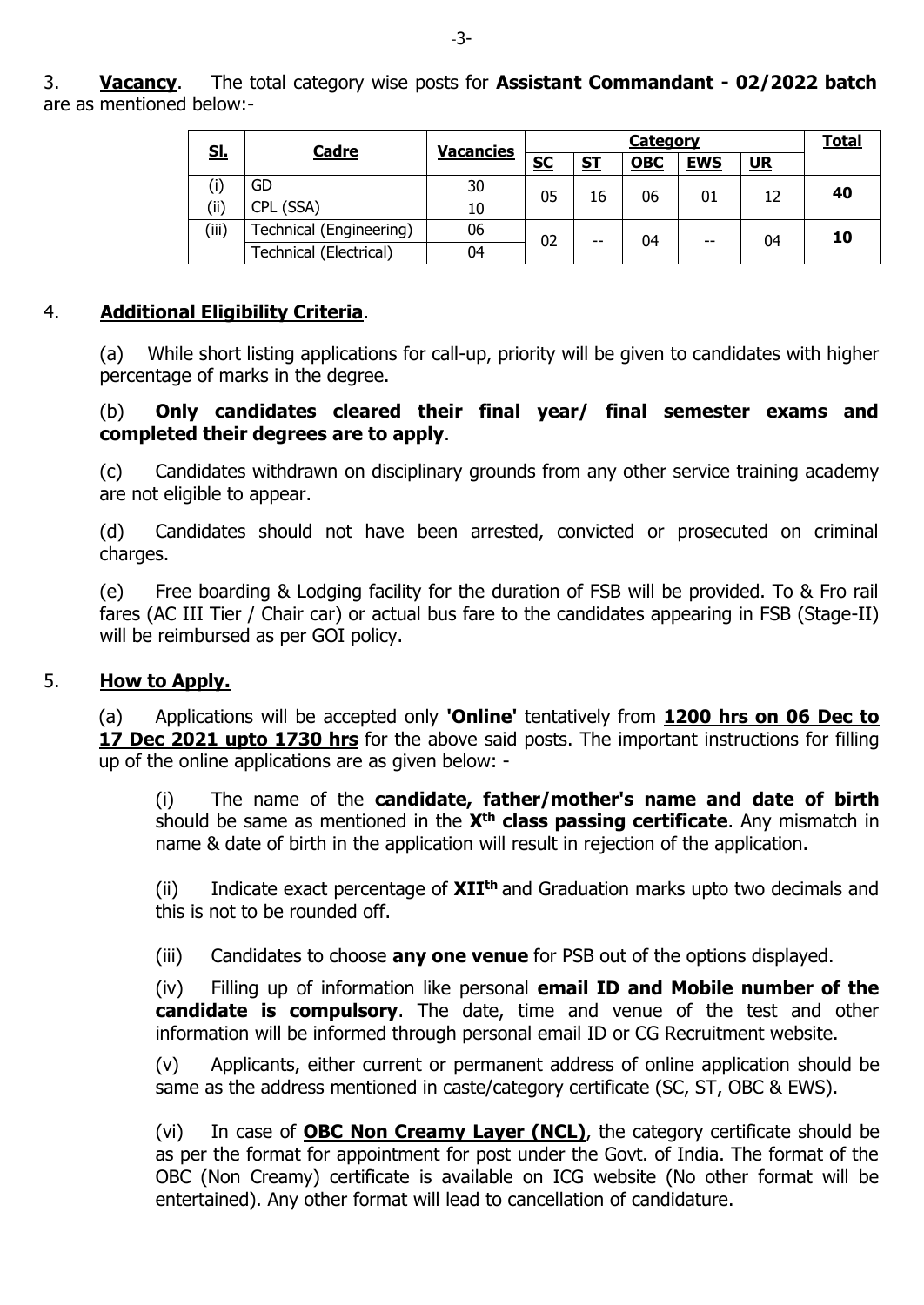(b) To fill up **"Online"** application the candidates need to logon to the Website **[www.joinindiancoastguard.gov.in](http://www.joinindiancoastguard.gov.in/)** and click on "**opportunities"** button. Read the instruction carefully and proceed for filling up application form as given below:-

(i) Select the advertisement for **Recruitment of Assistant Commandant-02/2022 Batch**.

- (ii) Select any one post to be applied from any one of the followings:-
	- (aa) Asst Commandant General Duty.
	- (ab) Asst Commandant Commercial Pilot License (CPL-SSA) -Male/Female
	- (ac) Asst Commandant (Engineering & Electrical)
- (iii) Click on the **'I Agree'** button and the **'Online Application'** will be displayed.

(iv) Proceed to fill the application (All **Star (\*)** marked entries are compulsory and to be filled).

(v) **Candidate have to upload the photograph and signature in jpeg format (image quality 200 dpi). The size of photograph and signature must be between 10 kb to 40 kb and 10 kb to 30 kb respectively.**

(aa) **Candidates shall ensure that all data is checked before clicking submit button. Any variation from Xth certificate regarding name, father's name, date of birth, percentage (%) in XIIth marksheet and category will not be allowed to sit in the examination**.

(ab) **All candidates shall correctly fill up their mobile no. and e-mail ID. In case, the candidate has not having mobile no., his/her parent's/guardian's mobile no. is to be mentioned with name**.

(vi) On successful submission of the online application a unique **Application/Registration number will be provided to the candidate**. Candidates must note down this application number for future reference and for retrieval/ reprint of e-admit card. Applicants are to take print out of the E-admit card through URL **<https://joinindiancoastguard.gov.in/reprint.aspx>** from **28 Dec 2021** onwards. For candidates not meeting the eligibility criteria, a 'Rejection Slip', giving the cause of rejection with the 'Application Number' will be displayed. Short-listing criteria will be based on higher percentage of marks.

(vii) Candidates are required to bring **02** copies of system generated E-Admit card having allotted roll number with **recent identical photograph with blue background (not older than 03 months)** and to be carried at the recruitment centre. Candidates shall bring all original documents and keep one application form ready along with photo copies of all documents required i.e. class  $X<sup>th</sup>$  certificate and mark sheet showing date of birth, XII<sup>th</sup> class certificate along with mark sheet showing subjects, Degree certificate showing percentage of marks, caste certificate wherever required and NCC 'C' Certificate/Games certificate duly attested. **Any candidate who does not carry all these documents at the time of PSB and FSB shall not be permitted to appear in the exam**.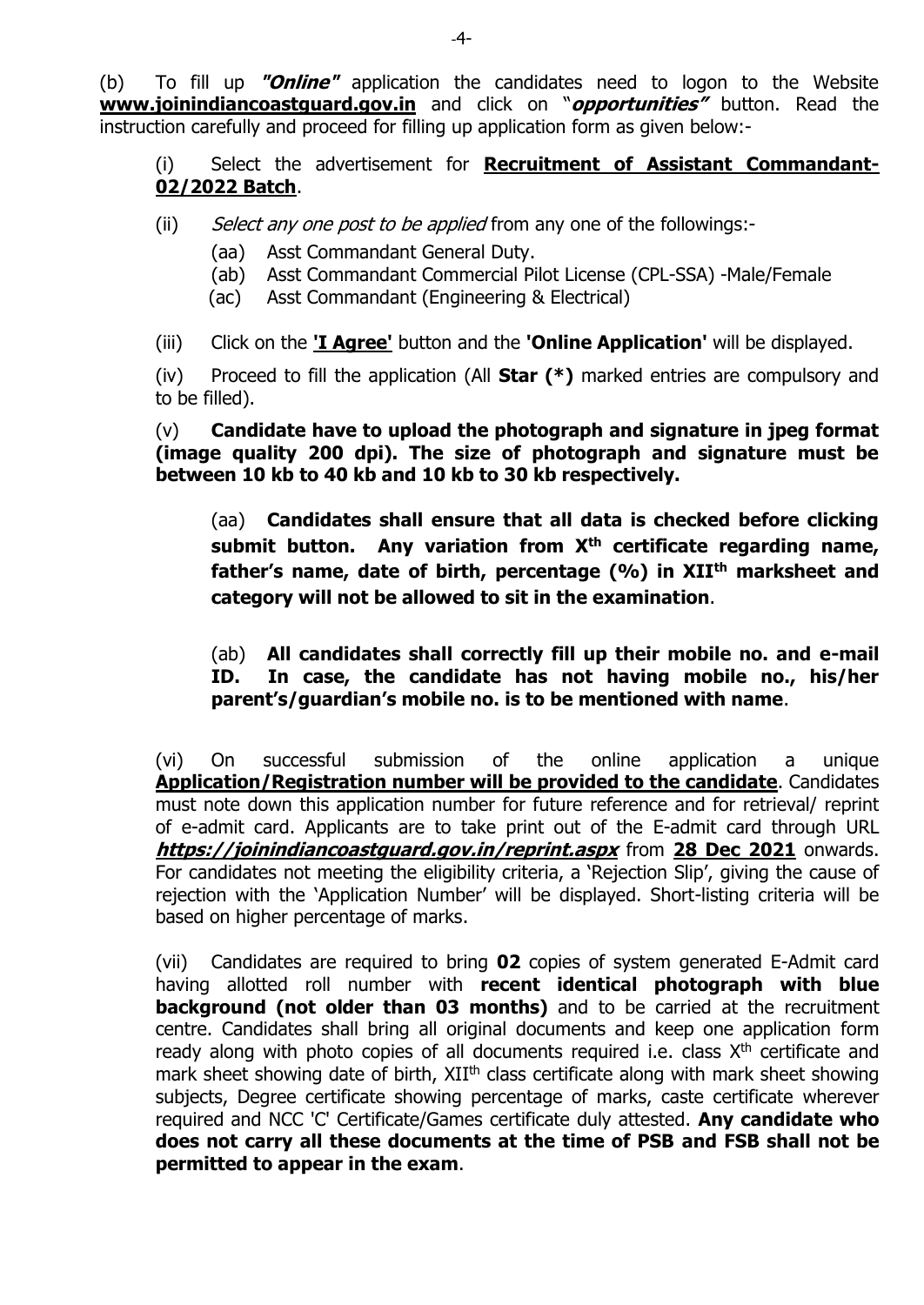### **Note**.

**(i) Candidate can apply for one branch only. Filling of multiple applications will result in cancellation of all applications.**

**(ii) After successful registration, candidates are mandatorily required to take print out of their application form and e-admit card within a stipulated time frame which will be notified in the Coast Guard Recruitment Website. These documents are required to be produced at PSB centre. After, stipulated time frame for printing the said documents is over, no request/query regarding generation of application form and e-admit card will be entertained.** 

- **\* Date of opening online application will be : 06 Dec 2021 from 1200 Hrs**.
- **\* Date of closing online application will be:\_17 Dec 2021 upto 1730 Hrs.**
- **\* Admit card through URL [www.joinindiancoastguard.gov.in](http://www.joinindiancoastguard.gov.in/) will be available for print from 28 Dec 2021 onwards till completion of PSB**.

6. **Schedule for Preliminary Selection Examination**. Candidates to reach the allotted centre at least 30 minutes prior to starting of Exam. The date and time of the examination will be intimated through Coast Guard website **[www.joinindiancoastguard.gov.in](http://www.joinindiancoastguard.gov.in/)**. **The Preliminary Selection will be conducted tentatively from Early Jan 2022** onwards at following centres or any other centre promulgated by Coast Guard: -

(a) Indian Coast Guard District Headquarters No-11, 4<sup>th</sup> Floor, MPT Old Building, Mormugao Harbour, **Goa** - 403 803.

(b) Coast Guard Store Depot, CG Complex, Near Kalmandapam Police Station, GM Pettai Road, Royapuram, **Chennai** – 600 013.

(c) Coast Guard Regional Headquarters (North East), Synthesis Business Park, 6th floor, Shrachi Building, New Town, Rajarhat, **Kolkata** – 700 161.

(d) Coast Guard Selection Board, C-1, Near Indus Valley Public School, Sector-62, **Noida**, UP – 201 309.

### **Note**:

(i) **The Changes in address of recruitment centres, if any, will be promulgated through the Coast Guard Recruitment website**.

(ii) **The Coast Guard reserves the right to cancel / re-conduct the examination of a particular Centre or change the Centre of the candidates for administrative/ other reasons**.

(iii) **The dates for conduct of Preliminary Selection are tentative and may be changed by the Coast Guard due to Administrative reasons. Such changes, if any, will be notified well in time on CG website [www.joinindiancoastguard.gov.in](http://www.joinindiancoastguard.gov.in/)**.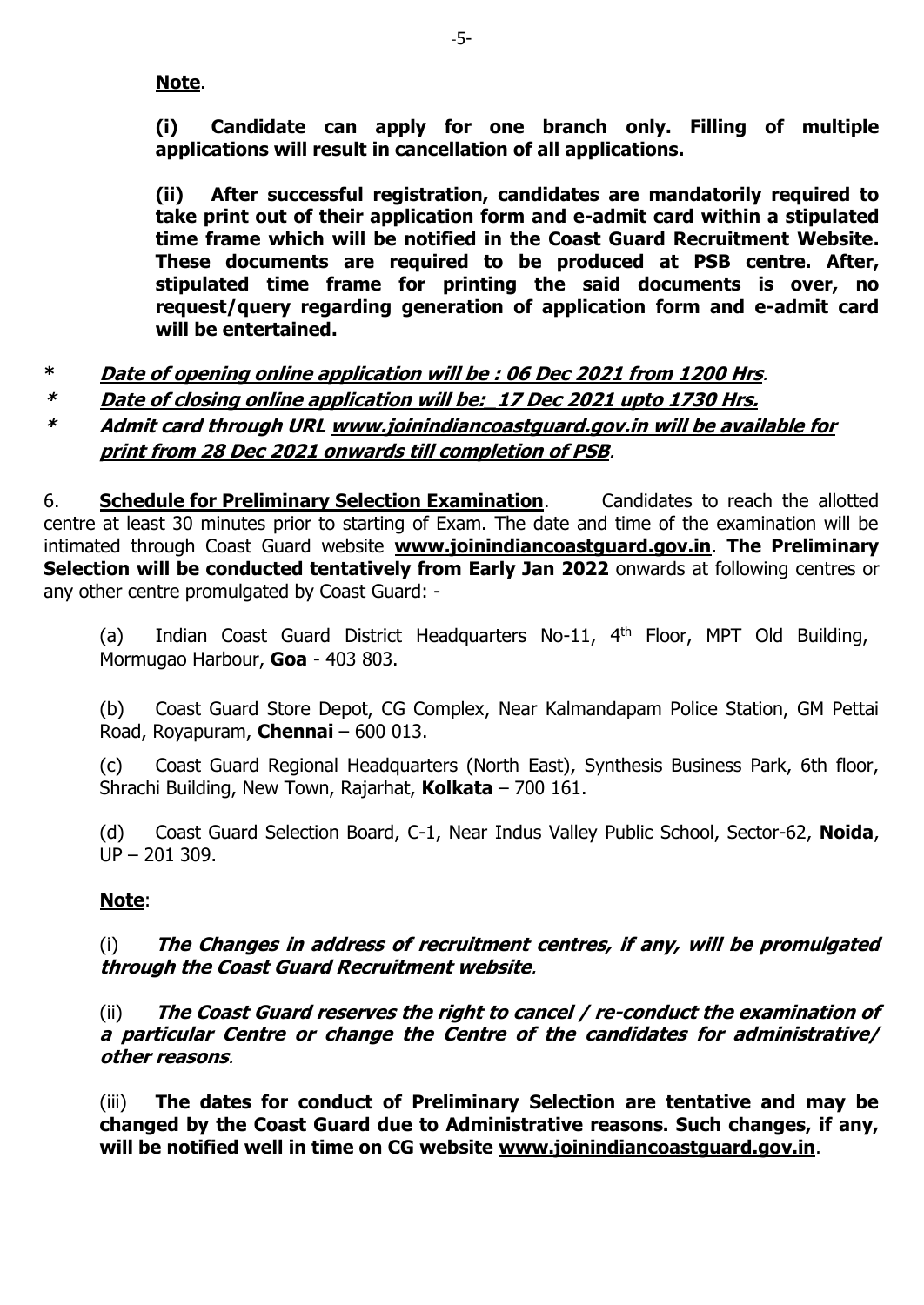## 7. **Selection Procedure**.

## **Stage –I**

(a) **Short Listing of Applications**. Short listing criteria will be based on higher percentage of marks in the qualifying examination and the **qualifying cut off for a particular branch or centre may be increased more than 60% if more applications with higher % are received**.

(b) **Preliminary Selection**. Shortlisted candidates will be called for Preliminary Selection at given date and time which will consist of Mental Ability Test/ Cognitive Aptitude Test and Picture Perception & Discussion Test (PP&DT). The aptitude tests will be in English only and will be of objective type. During PP&DT the candidates are expected to speak and discuss in English. However, they are free to speak in Hindi if they wish to do so. **Date/ time and venue of Preliminary Selection once allotted will not be changed at any stage**.

**Note:** (i) **Candidates who have completed their Degree in 2020/2021 should be in possession of Original/Provisional Degree issued by the College/University. Candidates completed their Degree before 2020 must be in possession of Original Degree issued by the University, if not, the candidate must be in a possession of "Non issuance of Degree Certificate" issued / signed from the concerned University only (format available in www.joinindiancoastguard.gov.in). No candidates will be permitted to appear in PSB without above documents in Original**.

(ii) **The CGPA or equivalent scheme should be corroborated with 60% of the total marks as per the conversion formula /promulgated issued from the respective University**.

(iii) **No amendment/correction will be allowed pertaining to any data post submission of online application forms**.

(iv) **All eligible candidates will undergo Biometric profiling**.

### (v) **Appearing candidates or candidates not cleared final semester exam or awaiting for result are not eligible to apply 02/2022 batch**.

### **Stage -II**

**Final Selection**. The candidates who qualify Preliminary Selection will be called for Final Selection. The date and venue for Final Selection Board (FSB) will be uploaded on Indian Coast Guard website **[www.joinindiancoastguard.gov.in](http://www.joinindiancoastguard.gov.in/)**. **The Final Selection will be conducted tentatively from early Feb to Apr 2022**. The Final Selection will consist of Psychological Test, Group Task and Interview (Personality test). All documents/ certificates verified during PSB are also required to be produced in originals during FSB.

8. **List of Documents**. Scrutiny of documents for eligibility will be carried out prior commencement of the written examination at venue. Candidates are therefore required to appear at the examination centres with following original documents. Original documents will be returned after verification:-

(a) Two copies of computer generated pre-filled online E-admit card form along with recent colour passport size photo (**Not older than 03 months**).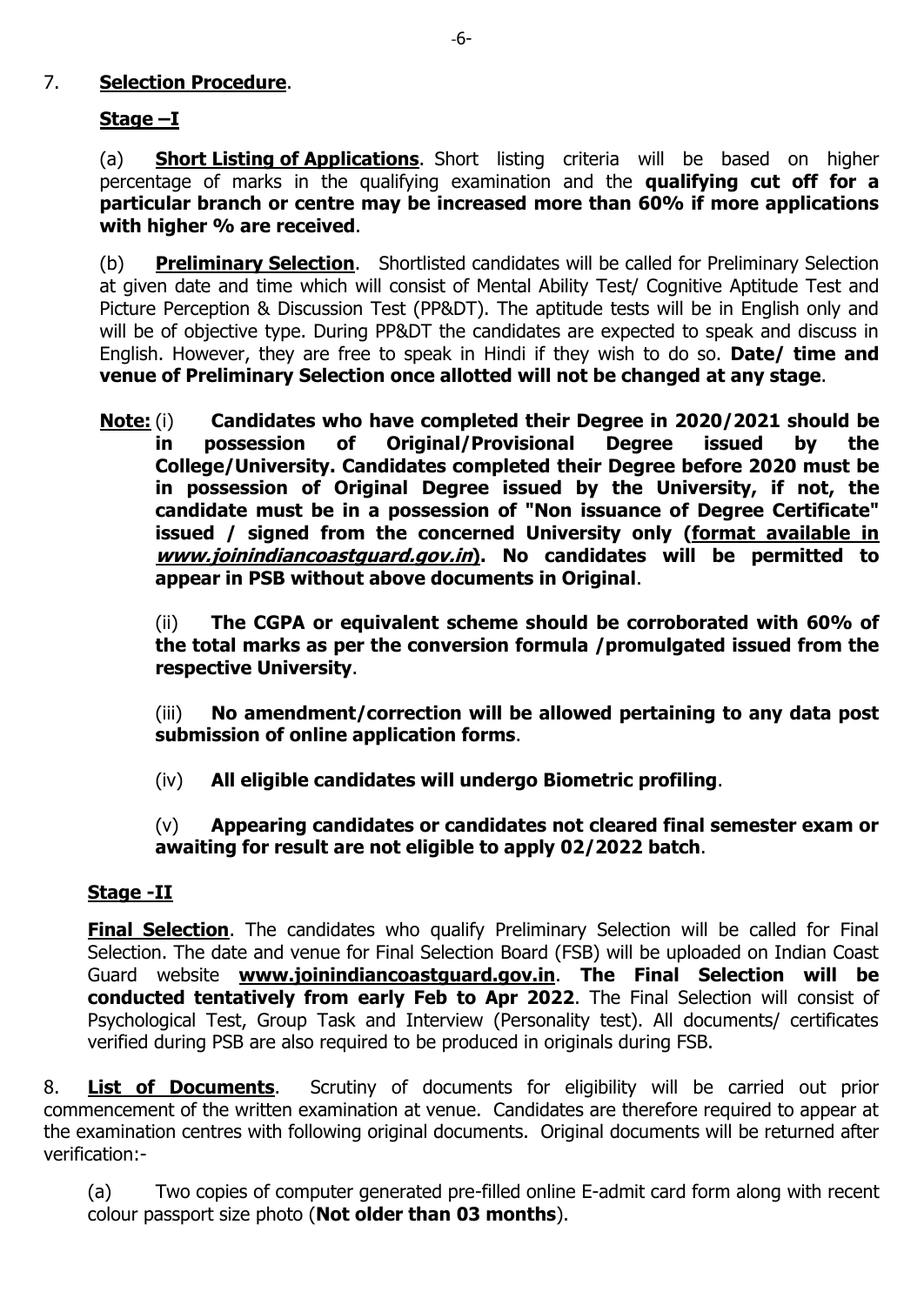(b) Original class  $X^{th}$  pass certificate and mark sheet.

(c) Original class  $XII^{th}$  pass certificate and mark sheet.

(d) Original Degree Certificate with all semesters/years mark sheets of BE/B.Tech/ Graduation with CPA/CGPA conversion for percentage of marks from university.

(e) Proof of identity such as passport, driving license, Aadhaar Card, voter I card, college ID card or any other photo identity proof.

(f) Caste Certificate (if applicable) in original for **OBC candidates (Non creamy layer only)** as per Govt. of India format (format available in [www.joinindiancoastguard.gov.in\)](http://www.joinindiancoastguard.gov.in/) and in original for SC & ST candidates as per Govt. of India/ State Govt.

(g) Income Certificate for EWSs (Economically Weaker Sections) as per Government of India Format (no other format will entertained) available on ICG website.

(h) Character certificate. (Should not be older than six months on the date called for PSB).

(j) Twelve recent colour passport size photographs with blue background.

(k) Candidates not in possession to above documents will not be permitted to appear for the written examination.

9. **Medical Standards**. All candidates recommended by Final Selection Board will undergo Medical examination at nearest Military Hospital as per medical standard prescribed in current regulations applicable to Assistant Commandant entry.

# (a) **Height**.

(i) Asst Commandant (GD), Technical: 157 cms minimum. Reduction in height for candidates from hilly areas and tribal areas will be in accordance with the Central Govt. regulations.

(ii) Asst Commandant (CPL-SSA) (Men/Women): Minimum 162.5 cms and maximum 197 cms, leg length minimum 99 cms.

(b) **Weight**. Proportionate to the Height and Age, + 10 % acceptable.

(c) **Chest**. Well proportionate, minimum expansion 5 cms.

# (d) **Eye Sight**.

| (i)   | Asst Commandant (GD)                        | $6/6$ 6/9 - Uncorrected without Glass.<br>$6/6$ 6/6 - Corrected with Glass. |
|-------|---------------------------------------------|-----------------------------------------------------------------------------|
| (iii) | <b>Asst Commandant</b><br>CPL holders (SSA) | $6/6$ in one eye and 6/9 in other<br>Correctable to 6/6.                    |
| (iv)  | Asst Commandant (Tech)                      | 6/36 6/36 - Uncorrected without Glass.<br>6/6 6/6 - Corrected with Glass.   |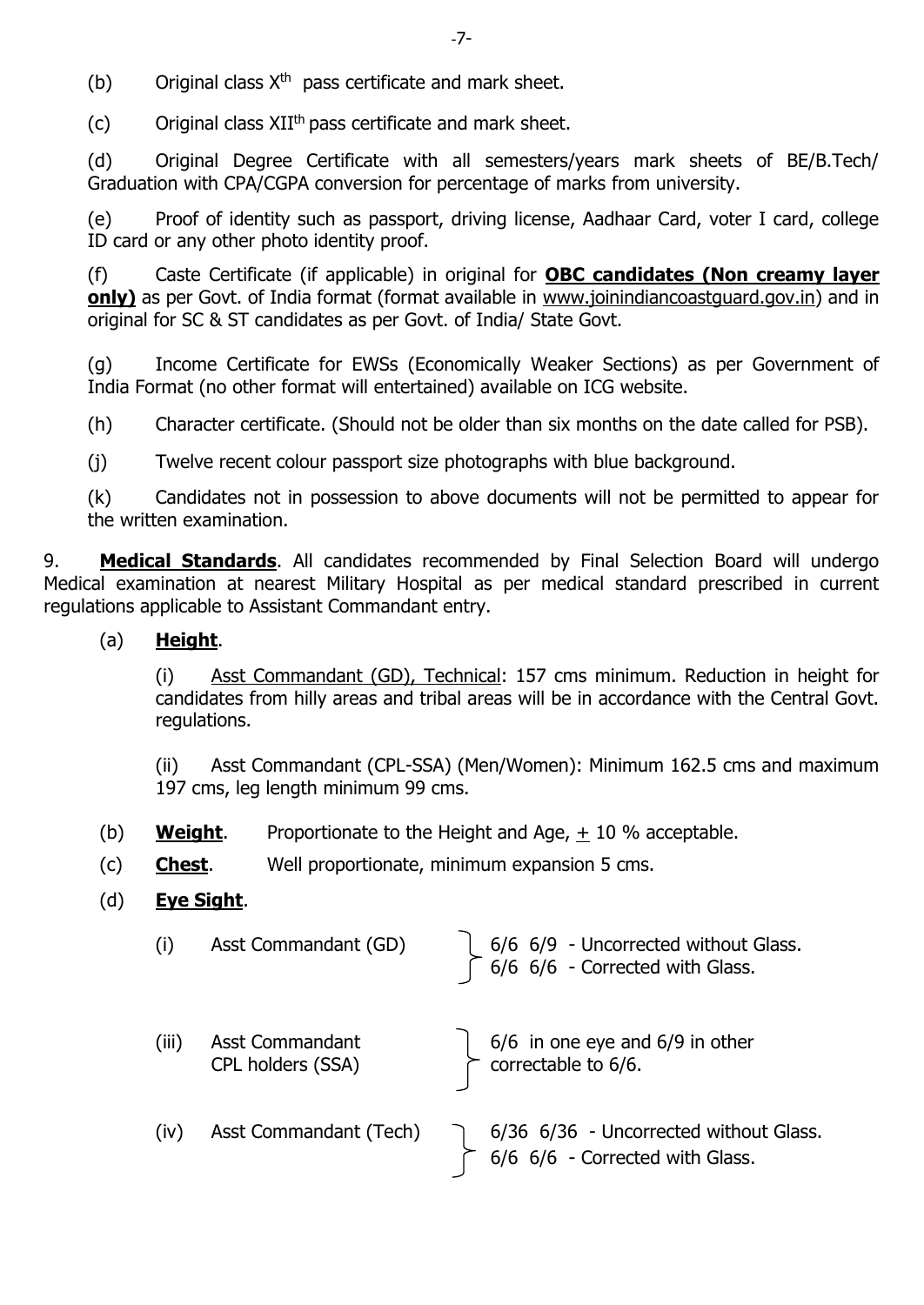(e) **Tattoo**. Permanent body tattoos are not permitted on any part of the body. However, certain concessions are permitted to candidates belonging to tribal areas/ communities as declared by the Govt. of India. For other candidates permanent body tattoos are only permitted on inner face of forearms i.e. from inside of elbow to the wrist and on the reverse side of palm/back (dorsal) side of hand. Details in this regard are available on the Coast Guard Recruitment website **[www.joinindiancoastguard.gov.in](http://www.joinindiancoastguard.gov.in/)**

**Note: The above mentioned requirements are broad medical guidelines/ standards only. However, in addition to above, the complete medical will be carried out by the laid down medical standard/procedure.**

10. **Validity of Selection**. The **candidate's selection pertaining to a particular batch is valid for that batch only**. Qualified candidates whose names do not appear in the final merit list will have no rights for automatic selection for the next batch. Such candidates will have to undergo the selection procedure afresh provided that they meet the eligibility criteria for the fresh batch.

11. **Reasons for Rejection**. The candidature of a candidate can be rejected at any time during the process of selection if: -

(a) Having detected not meeting any of the above laid down criteria/ conditions of educational qualifications, age, submission of wrong information in the application or fraudulent certificates etc.

(b) Act of undisciplined activities including copying, cheating, malpractices or data recording during any of the testing procedures.

12. **Merit List**. Recommendation in FSB does not confirm final selection. A merit list will be prepared for the medically fit candidates on the basis of marks obtained by the candidates at FSB and depending upon the availability of vacancies. The number of vacancies may vary from branch to branch and will be decided at a later date depending on the number of training vacancies available at training establishments. The list of candidates selected on the basis of merit list will be uploaded in Coast Guard recruitment website **[www.joinindiancoastguard.gov.in](http://www.joinindiancoastguard.gov.in/)** during the month of **Jun/Jul 2022**. The joining letters will be issued accordingly. **The training at INA, Ezhimala is scheduled to commence in end Jun 2022**.

13. **Travel Allowance**. To & Fro travelling fares by AC III/Chair Car or actual normal bus fare by shortest route (only from the current or permanent address mentioned in E- admit card) to the candidates appearing first time in FSB (Stage-II) will be reimbursed on production of original tickets only. The SC/ST candidates will be reimbursed II<sup>nd</sup> class railway/bus fare for PSB and FSB irrespective of the number of appearances.

# 14. **General Guidelines**

(a) Candidates should be prepared to stay for 02 days for the Preliminary Selection for which they have to make their own arrangements.

(b) Candidates advised to regularly visit CG recruitment website **[www.joinindiancoastguard.gov.in](http://www.joinindiancoastguard.gov.in/)** for latest updates regarding change in examination dates, venues and any other information.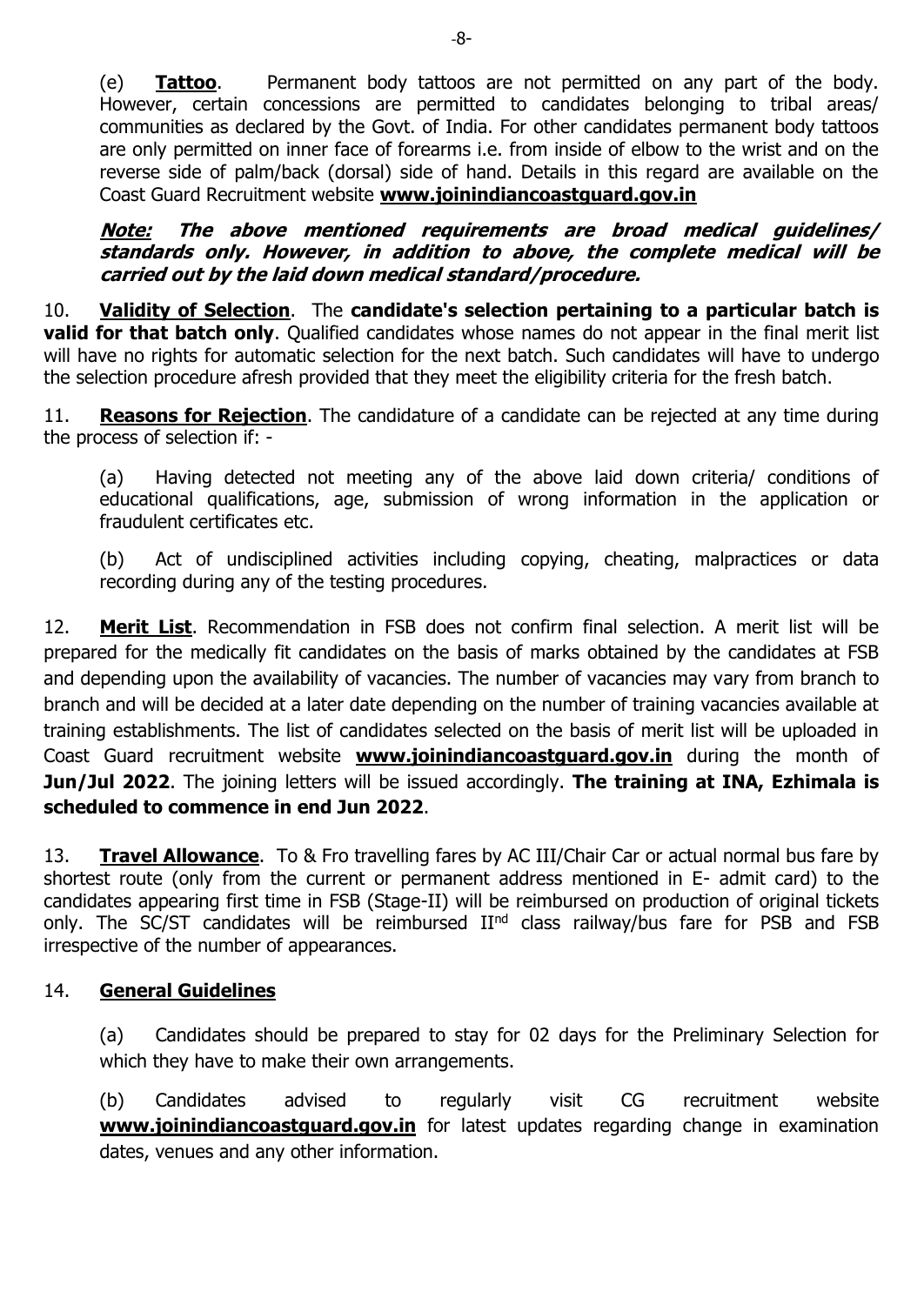(c) Due to limited vacancies, Indian Coast Guard reserves the right to fix cut-off marks of the qualifying examination for applying and issue of admit card/call-up letters. No communication will be entertained on this matter.

### (d) **Mobile phones or any other electronic device capable of transmitting/capturing any data are not permitted**.

(e) Any change in the postal address after submission of application must be communicated by post duly quoting your Registration number, name and branch opted for.

(f) Original certificates should not be attached with the application form. Indian Coast Guard will not take responsibility for loss of original certificates, if attached with application. The candidate is required to bring one set of self-attested copies of all documents/certificates for verification along with originals in PSB & FSB.

(g) The candidates are to choose only one choice of Centre from the list mentioned at Para 6 above. In case of more number of candidates applying for one centre, the centre opted can be changed by ICG view administrative reasons. The revised centre allocation to the candidates will be based on Percentage in Degree/ Graduation (candidate with higher percentage in degree will be accorded priority for their choice of centre).

(h) The application and the original documents will be further scrutinized for eligibility prior to PSB/ FSB. If any discrepancies are observed in the documents during the PSB/FSB or at later stage, the candidature/enrollment will be cancelled.

(j) Free boarding & lodging facility only for the duration of FSB will be provided. No lodging and boarding facilities are available for candidates appearing for PSB.

### (k) **No enquiry will be entertained regarding recruitment/ enrolment after a period of six months from the PSB date**.

# 15. **Indian Coast Guard Offers You**.

(a) **Promotion & Pay Scale**. The promotions to the ranks will be as per the laid down promotion criteria. The pay scales for the various ranks are as per the  $7<sup>th</sup>$  CPC are as follows:-

| <b>Rank</b>                        | Pay Level (PL)    | <b>Starting Basic Pay (in ₹)</b> |
|------------------------------------|-------------------|----------------------------------|
| <b>Assistant Commandant</b>        | $\left(10\right)$ | $56,100/-$                       |
| Deputy Commandant                  | $\left(11\right)$ | $67,700/-$                       |
| Commandant (JG)                    | (12)              | 78,800/-                         |
| Commandant                         | (13)              | $1,23,100/-$                     |
| Deputy Inspector General           | (13A)             | $1,31,100/-$                     |
| <b>Inspector General</b>           | (14)              | 1,44,200/-                       |
| <b>Additional Director General</b> | $^{\prime}15)$    | 1,82,200/-                       |
| <b>Director General</b>            | $^{\prime}17$     | $2,25,000/-$                     |

The other pay and allowances are admissible as per the rules and regulation in addition to the above pay scale.